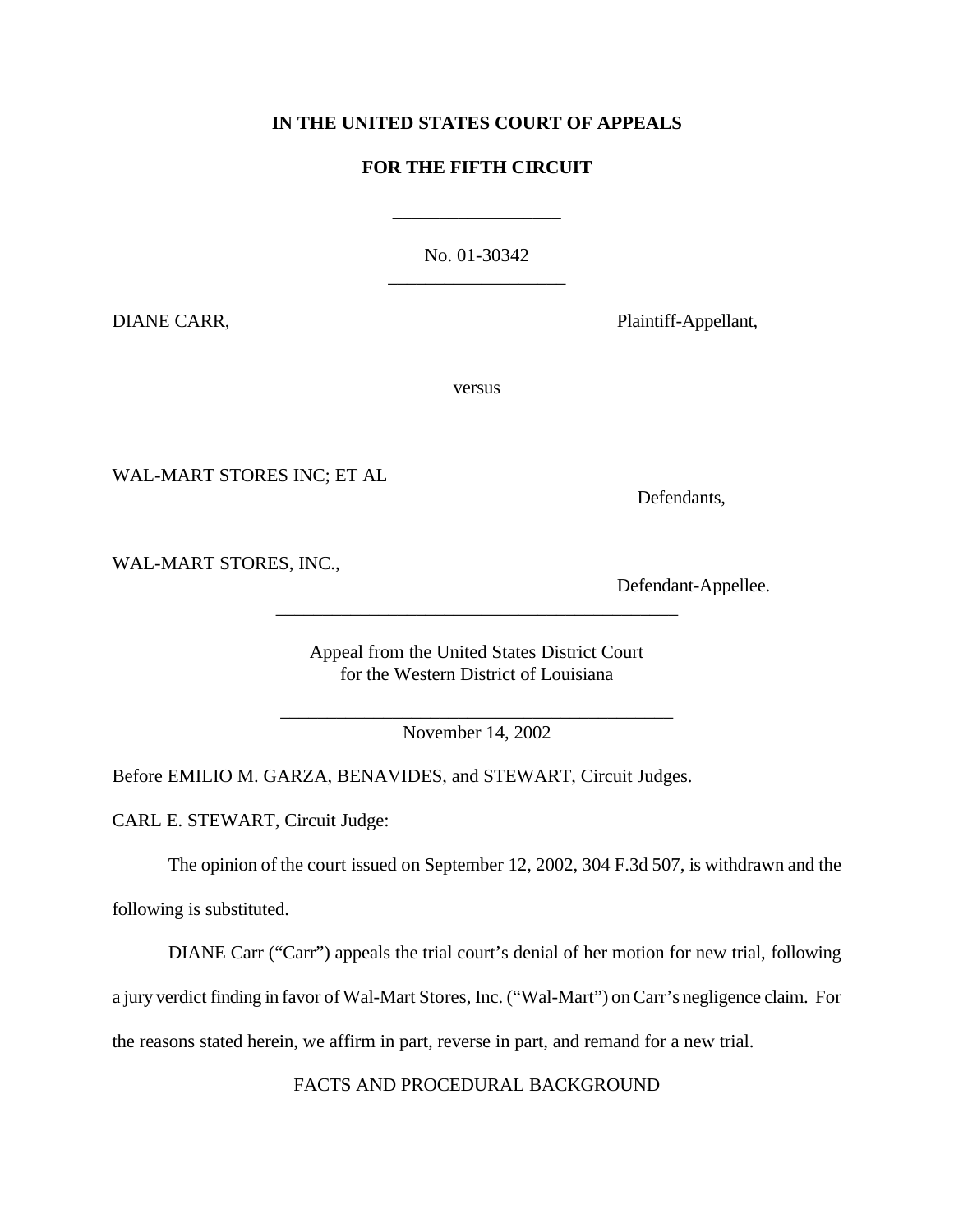On the morning of March 20, 1997, Carr was shopping at a Wal-Mart in Jenna, Louisiana. While walking along an aisle, she was struck on the left side of her head by two attached plastic trash containers, which had fallen from the top shelf. At the time of the accident, on an aisle immediately adjacent to the aisle where Carr was struck, three Wal-Mart employees were installing a shelf on the center piece that divides the two aisles. One week after the accident, Carr sought treatment from her orthopedic surgeon, Robert Po ("Po"), complaining of injury to her right knee. After two months of treatment, she underwent total knee replacement surgery.

Thereafter, Carr brought an action against Wal-Mart for negligence, asserting that the falling containers exacerbated her pre-existing knee injury. The parties consented to a trial by jury conducted by a magistrate judge. At the conclusion of trial, the magistrate judge submitted a verdict form to the jury containing the following interrogatories:

> 1. Do you find by a preponderance of the evidence that the defendant, Wal-Mart Stores, Inc. was negligent in causing the accident? YES  $NO_{--}$

> > If your answer is "yes," proceed to question number 2. If your answer is "no," please sign the verdict form and return to the courtroom.

2. Do you find that Wal-Mart Stores, Inc.'s negligence caused injury to [Carr]? YES\_\_\_ NO \_

Although the members of the jury answered "NO" to question No.1, they nonetheless went on to answer "NO" to question No.2 as well. When the jury returned the forms, the magistrate judge stated "obviously there's also an irregularity in that the jury answered question No.2 even though it should not have been answered, but that has caused no harm and *is not an inconsistent verdict*." Neither party objected to the court's determination. Following the judgment in favor of Wal-Mart, Carr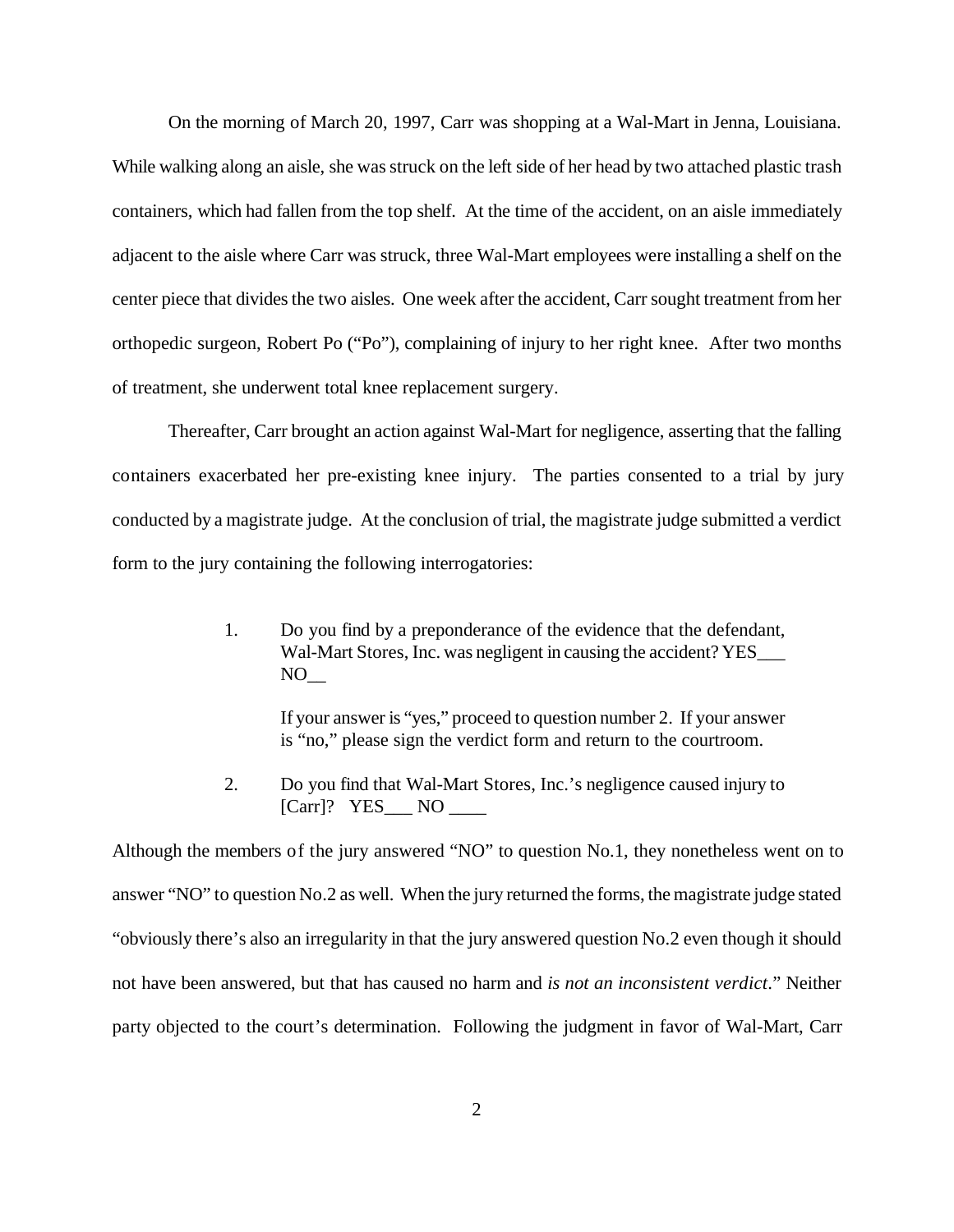moved for a new trial, contending that the verdict was against the weight of the evidence. In her motion, Carr only challenged the jury's answer to interrogatory No.1. Carr contends that she only disputed the answer to question No.1 because she interpreted the magistrate judge's comment that the verdict was not inconsistent to mean that the answer to question No.2 flowed logically from the answer to question No.1, and thus, a successful challenge to the jury verdict on question No.1 would eliminate the basis for the jury's answer to question No.2.

In his ruling on Carr's motion, the magistrate judge stated that "[t]he direct and circumstantial evidence in the case was overwhelming that the Wal-Mart employee more probably than not was shaking the shelf and caused the [trash containers] to fall onto Ms. Carr's head." Thus, he concluded that "the jury verdict finding that Wal-Mart. . . was not negligent in causing the accident was contrary to the great weight of the evidence and [was] erroneous." Nonetheless, the magistrate judge determined that Carr was not entitled to a new trial. Specifically, he found that, "while the jury was not required, and in fact should not have answered [interrogatory No.2], the fact that it did answer it reflects its unanimous belief as to the proper response to the question." The judge stated that "[i]t is unnecessary to require a new trial in this case where it is obvious that the unanimous jury has considered the issues and has found the evidence as to causation lacking."

Carr filed a motion for reconsideration, arguing that the jury's response to interrogatory No.2 was compelled by its response to interrogatory No.1. The magistrate judge denied the motion, and this appeal follows.

#### STANDARD OF REVIEW

In this circuit, it is well-settled that the "judge has a duty to attempt to reconci le a jury's apparently inconsistent responses to special interrogatories." United States v. \$9,041,598.68 (Nine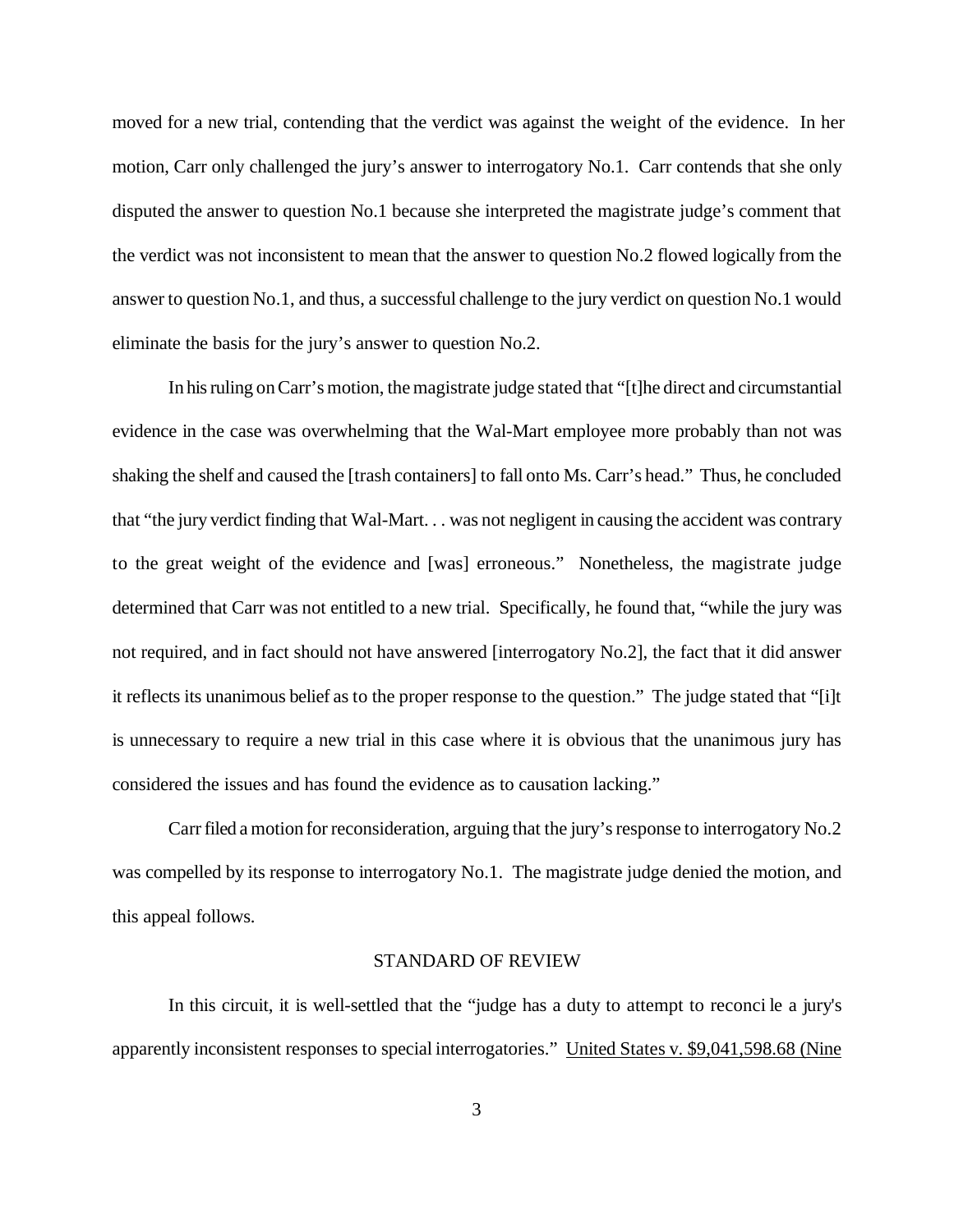Million Forty One Thousand Five Hundred Ninety Eight Dollars and Sixty Eight Cents), 163 F.3d 238, 249 (5th Cir. 1998). We grant considerable latitude to the trial court when interpreting special interrogatories since it is in a better position "to analyze the jury's intention[s] and thus is charged, in the first instance, with the obligation of giving effect to those intentions in light of the surrounding circumstances." Id. (citation omitted). Thus, this Court reviews a trial court's treatment of special interrogatories only for abuse of discretion. See P & L Contractors, Inc. v. Am. Norit Co., Inc., 5 F.3d 133, 138 (5th Cir. 1993).

"We will reverse the trial court's denial of a motion for new trial only when there is a clear showing of an abuse of discretion." Hiltgen v. Sumrall, 47 F.3d 695, 703 (5th Cir. 1995) (quoting Dawsey v. Olin Corp., 782 F.2d 1254, 1261 (5th Cir.1986)). A trial court "should not grant a new trial on evidentiary grounds unless the verdict is against the great weight of the evidence." Whitehead v. Food Max of Miss., Inc., 163 F.3d 265, 269 (5th Cir. 1998) (internal quotation marks and citation omitted). "[i]f the trial judge is not satisfied with the verdict of a jury, he has the right--and indeed the duty--to set the verdict aside and order a new trial." Smith v. Transworld Drilling Co., 773 F.2d 610, 613 (5th Cir. 1985) (citation omitted).

## **DISCUSSION**

## I. Negligence claim

A merchant's duty to protect customers from injury caused by falling merchandise is set forth in Louisiana Revised Statute Annotated § 9.2800.6(A). The statute provides, in germane part, that

A merchant owes a duty to persons who use his premises to exercise reasonable care to keep his aisles, passageways, and floors in a reasonably safe condition. This duty includes a reasonable effort to keep the premises free of any hazardous conditions which reasonably might give rise to damage.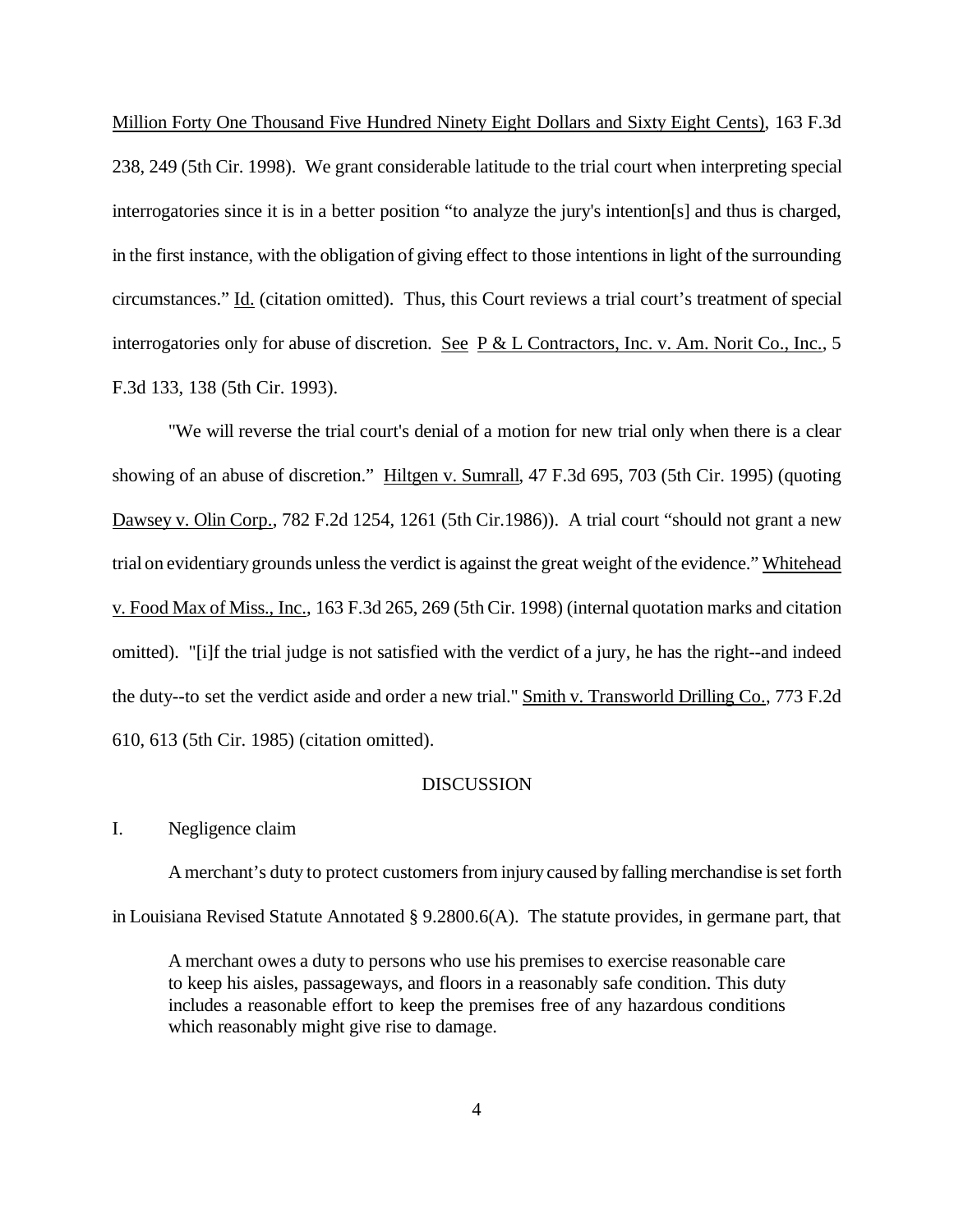LA. REV. STAT. ANN. § 9.2800.6(A) (West 1997).

Louisiana courts have held that this duty "encompasses the responsibility on the part of store employeesto place the merchandise safely on the shelf in such a manner that the merchandise will not fall." Mannina v. Wal-Mart Stores, Inc., 757 So. 2d 98, 102 (La. App. 2000) (citation omitted). In order to prevail in a "falling merchandise" case against Wal-Mart, Carr was required to prove: (1) she did not cause the merchandise to fall; (2) another customer in the aisle at the time the accident occurred did not cause the merchandise to fall; and (3) the merchant's negligence was the cause of the accident. Carr must have shown that "either a store employee or another customer placed the merchandise in an unsafe position on the shelf or otherwise caused the merchandise to be in such a precarious position that eventually, it [fell]." Davis v. Wal-Mart Stores, Inc., 774 So. 2d 84, 90 (La. 2000). An "unreasonably dangerous" condition on Wal-Mart's premises is shown only if Carr has negated the first two possibilities and demonstrated the last. Id. (citing Smith v. Toys ""R"" Us, Inc., 754 So. 2d 209, 212 (La. 1999)).

In Smith, the plaintiff was alone in an aisle when a large toy fell from the top shelf. She sustained wrist injuries and, as a result, she brought a falling merchandise cause of action against the merchant. 754 So. 2d at 210-11. Applying the three elements necessary to sustain a falling merchandise claim, and relying solely on the plaintiff's testimony, the district court found that the plaintiff demonstrated that her injuries were caused by the negligence of the merchant, even in absence of a direct explanation as to why the merchandise fell.<sup>1</sup> Id. at 215.

<sup>&</sup>lt;sup>1</sup>The magistrate judge improperly concluded that Smith was inapplicable to the present case because "there was no evidence of a premise hazard" or that anything was wrong with the shelf or the store itself. Instead, he applied the "traditional negligence analysis" set forth in Littleton v. Wal-Mart Stores, Inc., 747 So. 2d 701 (La. App. 1999). Under this analysis, in order to recover on an action against a merchant, the customer who is injured from falling merchandise must show that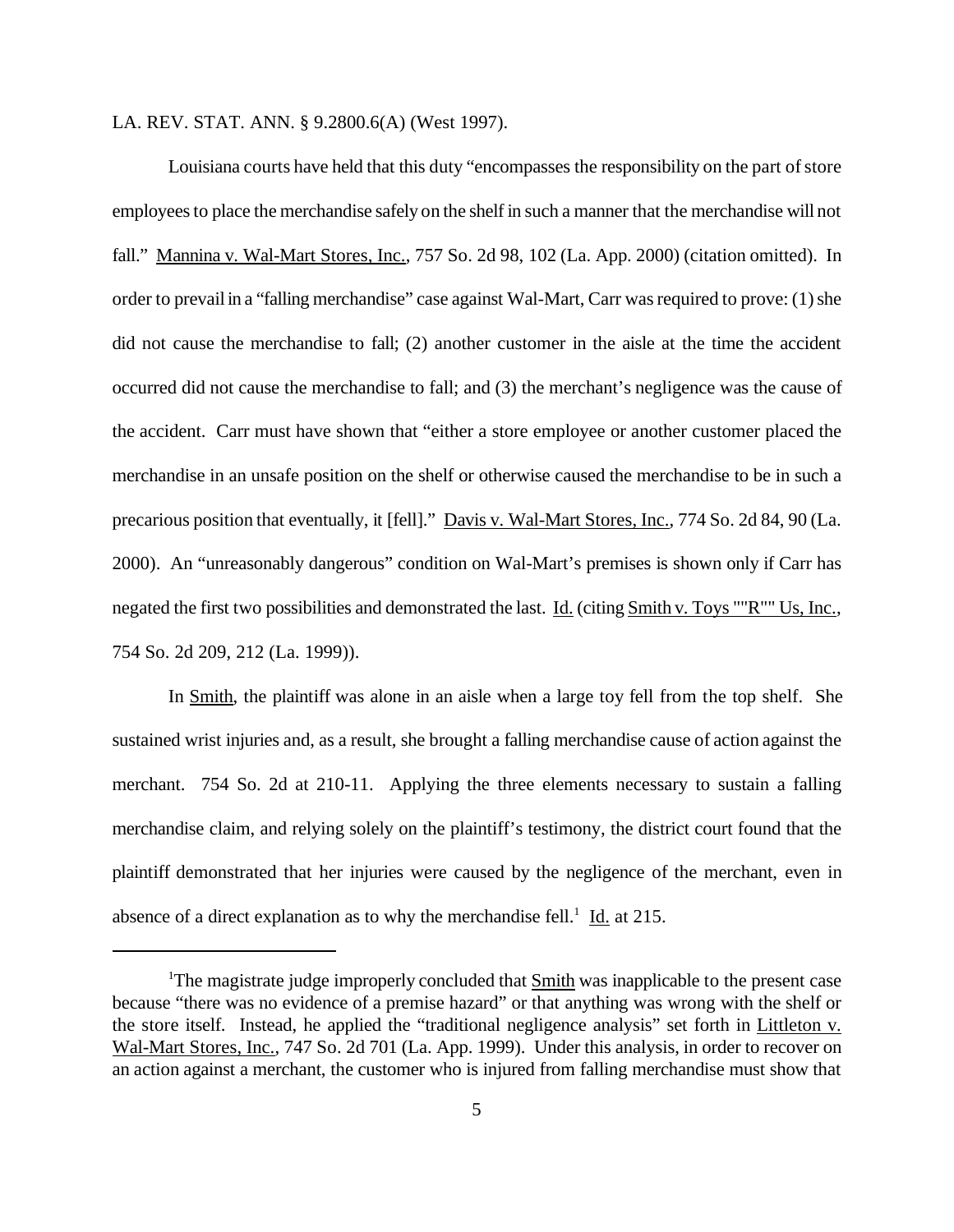In its memorandum ruling, the magistrate judge found that the jury's "No" response to interrogatory No.1 was against the weight of the evidence. Specifically, he found that "[w]hile the employee did not directly push the merchandise over onto [Carr] . . . the direct and circumstantial evidence in [this] case is overwhelming that the Wal-Mart employee more probably than not . . . caused the garbage cans to fall onto Carr's head." We agree.

Applying Smith to the instant case demonstrates that the jury's verdict was erroneous. First, Wal-Mart has not presented any evidence refuting Carr's testimony that she did not cause the accident. Second, Carr testified that there were no other customers in the area at the time the accident occurred. Further, Jesse Berry ("Berry"), a Wal-Mart employee, who was installing the shelf around the time the accident occurred, testified that when he heard the trash containers fall, he ran to the aisle where Carr was struck, and did not see anyone other then Carr in the area. Lastly, the evidence clearly establishes that a Wal-Mart employee caused the containers to be in such a precarious position that they ultimately fell.

During trial, Berry admitted that the trash containers fell on Carr. In addition, at oral argument, Wal-Mart conceded that there is no dispute that the containers fell off the shelf and struck Carr. Furthermore, Berry testified that, although it is was possible that the installation of the shelf caused the containers to fall, he did not recall shaking the center piece while installing the shelf.

a "hazardous condition or defect existed, which caused injury." Id. at 703. It is well-settled that in diversity cases, a district court will "seek guidance by looking to the precedents established by intermediate state appellate courts" only when the state supreme court has not decided an issue. Howe ex rel. Howe v. Scottsdale Ins. Co., 204 F.3d 624, 628 (5th Cir. 2000). Otherwise, "[it is] bound to apply the law as interpreted by the state's highest court." Harken Exploration Co. v. Sphere Drake Ins. PLC, 261 F.3d 466, 471 (5th Cir. 2001) (internal quotation marks and citations omitted). Because the Supreme Court of Louisiana has already decided the appropriate burden in "falling" merchandise" cases, the magistrate judge incorrectly relied upon state appellate court case law.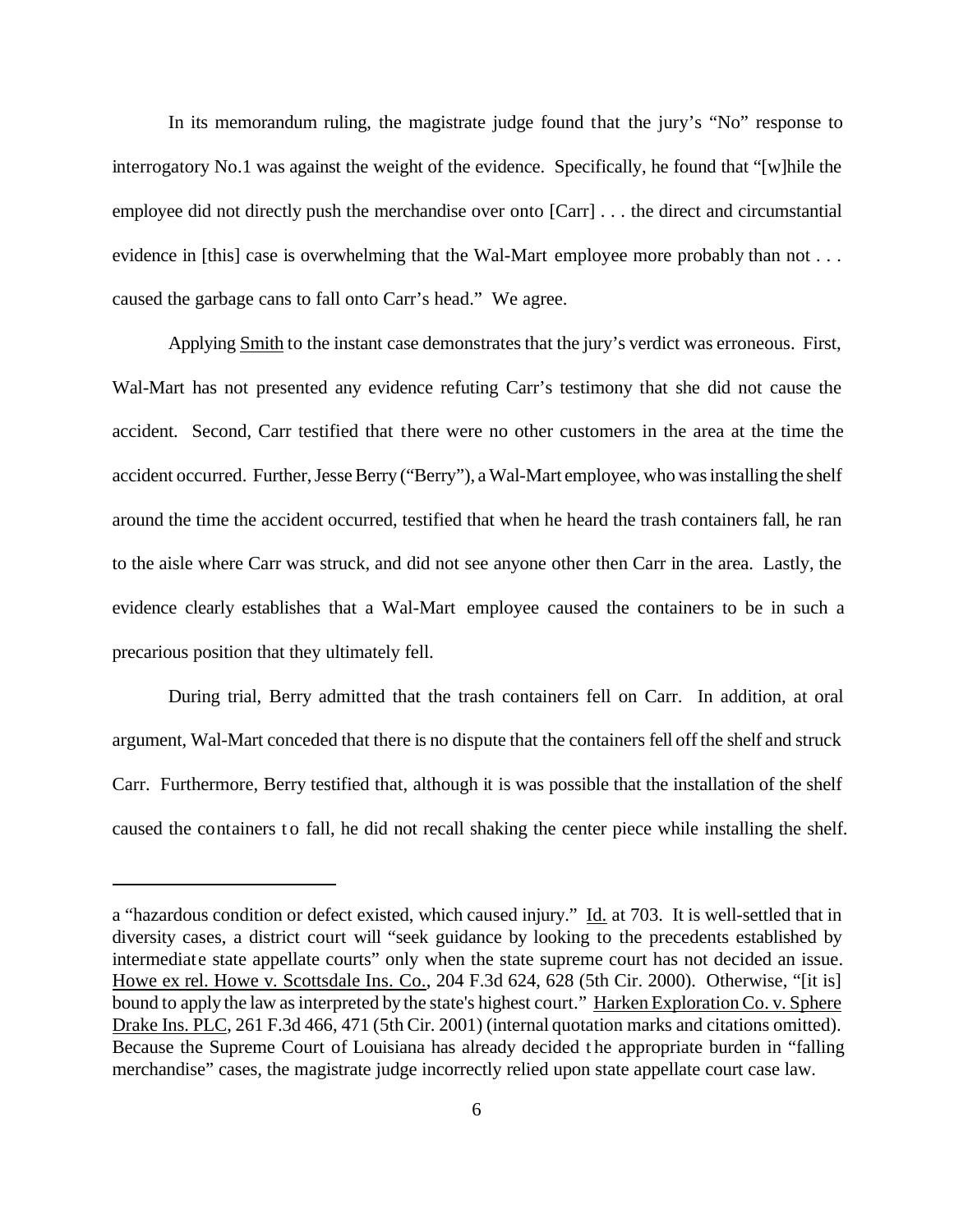However, Berry conceded that when the accident took place, he believed that the containers fell as a result of his installation of the shelf. Carr's trial counsel then asked Berry, "[o]ther than what you were doing, wasthere anything else happening that you could see or hear to that shelf that you could say, that's what caused the garbage can to fall"? Berry responded "[n]o, sir." In addition, Terry Knapp, a Wal-Mart assistant manager, who was supervising the installation on the shelf, stated that it was possible that Berry shook the shelf causing the garbage containers to fall and that he did not know whether the containers were secure on the shelf at the time Carr was struck.

The evidence presented at trial strongly indicates that Carr has proven the elements necessary to sustain a "falling merchandise" cause of action. Carr submitted evidence that (1) she did not cause the containers to fall, (2) there were no other customers in the area, and (3) a Wal-Mart employee caused the merchandise to be in an unstable position which resulted in it eventually falling. Further, Wal-Mart has not pointed to any concrete evidence contradicting Carr's assertions. Thus, the magistrate judge properly found that the jury's determination that Wal-Mart was not negligent in causing the accident was against the great weight of the evidence.

### II. Inconsistent Jury Instructions

The Seventh Amendment "fashions [a] federal policy favoring jury decisions of disputed fact questions." Atlantic & Gulf Stevedores, Inc. v. Ellerman Lines, Ltd., 369 U.S. 355, 360 (1962) (internal quotation marks and citation omitted). Thus, the courts "must attempt to reconcile the jury's findings, by exegesis if necessary." Ellis v. Weasler Eng'g, Inc., 258 F.3d 326, 343 (5th Cir. 2001) (citing Gallick v. Baltimore & O.R. Co., 372 U.S. 108, 119 (1963)). If the answers to the interrogatories seem to conflict, "[the court is] obligated to reconcile the answers, if possible, in order to validate the jury's verdict." White v. Grinfas, 809 F.2d 1157, 1161 (5th Cir. 1987). When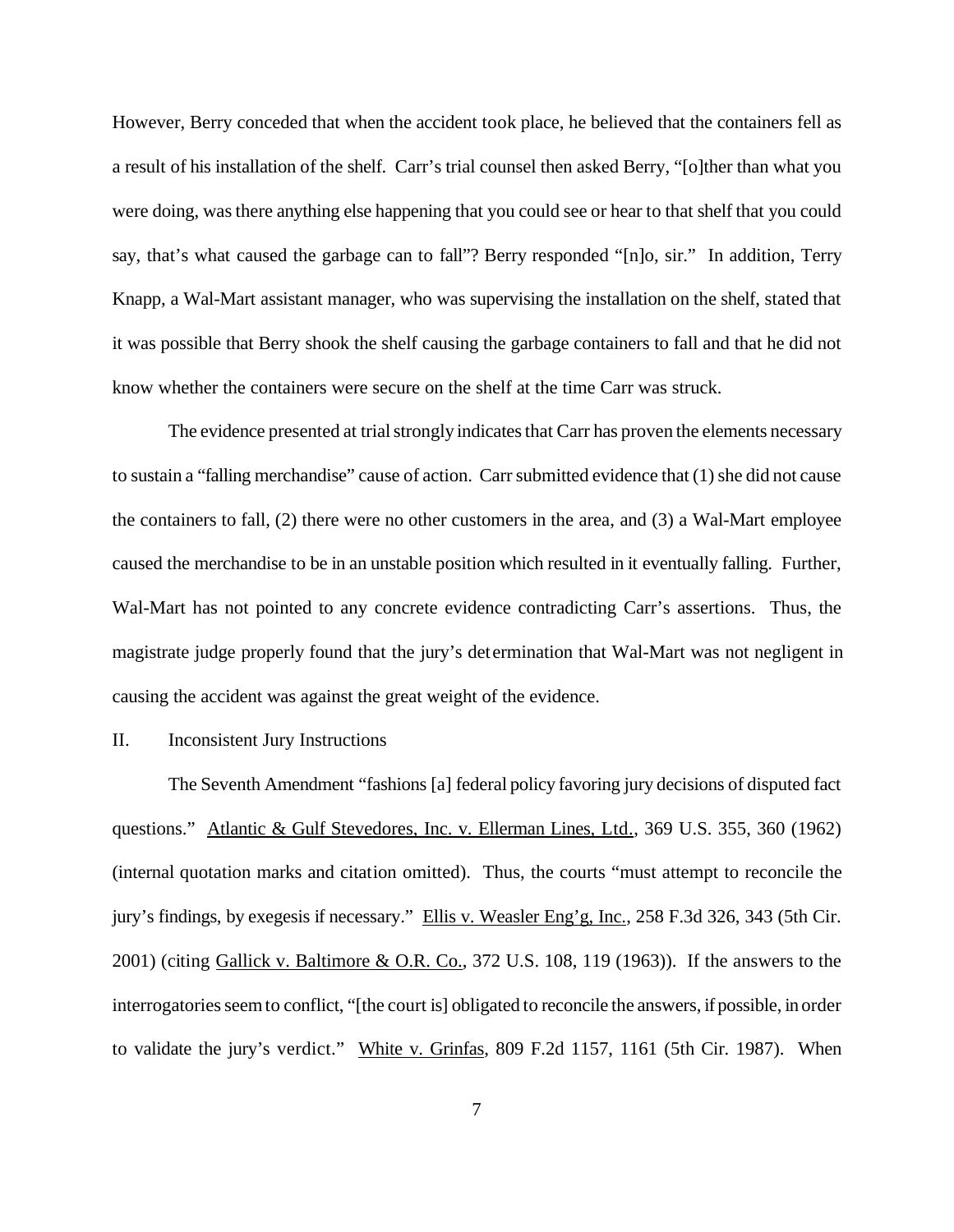reconciling conflicts, it must be determined whether "the answers may fairly be said to represent a logical and probable decision on the relevant issues as submitted." Id. (citation omitted).

In the instant case, the court so actively reconstructed the jury verdict so as to move beyond merely "validating the jury's verdict." After the jury rendered its verdict, the magistrate judge commented that "obviously there's . . . an irregularity in that the jury answered question No.2 even though it should not have been answered, but . . . has caused *no harm and is not an inconsistent verdict*." (emphasis added). However, in ruling on Carr's motion for new trial, the magistrate judge remarked that the jury answered "No" to interrogatory No.2 "apparently finding that any negligence of Wal-Mart did not cause injury to the plaintiff." The judge explained that "even though the jury's finding that Wal-Mart was not negligent [was] against the great weight of the evidence, the jurywent on to find that any negligence of Wal-Mart did not cause injury to the plaintiff." Accordingly, the judge concluded that "it [was] unnecessary to require a new trial in this case where it is obvious that the unanimous jury has considered the issues and has found the evidence as to causation lacking." After the court made its ruling, Carr filed a motion for reconsideration. The magistrate judge denied the motion.

On appeal, Carr maintains, as she did in her motion for reconsideration, that in considering her motion for new trial, the trial court adopted an interpretation of the jury's verdict that created a literal inconsistency. Wal-Mart notes that the magistrate judge's "constitutional mandate to create consistency requires that we look beyond the face of the interrogatories to the court's instruction's as well." Alverez v. J. Ray McDermott & Co., Inc., 674 F.2d 1037, 1040 (5th Cir. 1982) (citation omitted). The instructions given by the magistrate judge provided, in relevant part:

Plaintiff bears the burden of proving both the existence of an injury and the cause and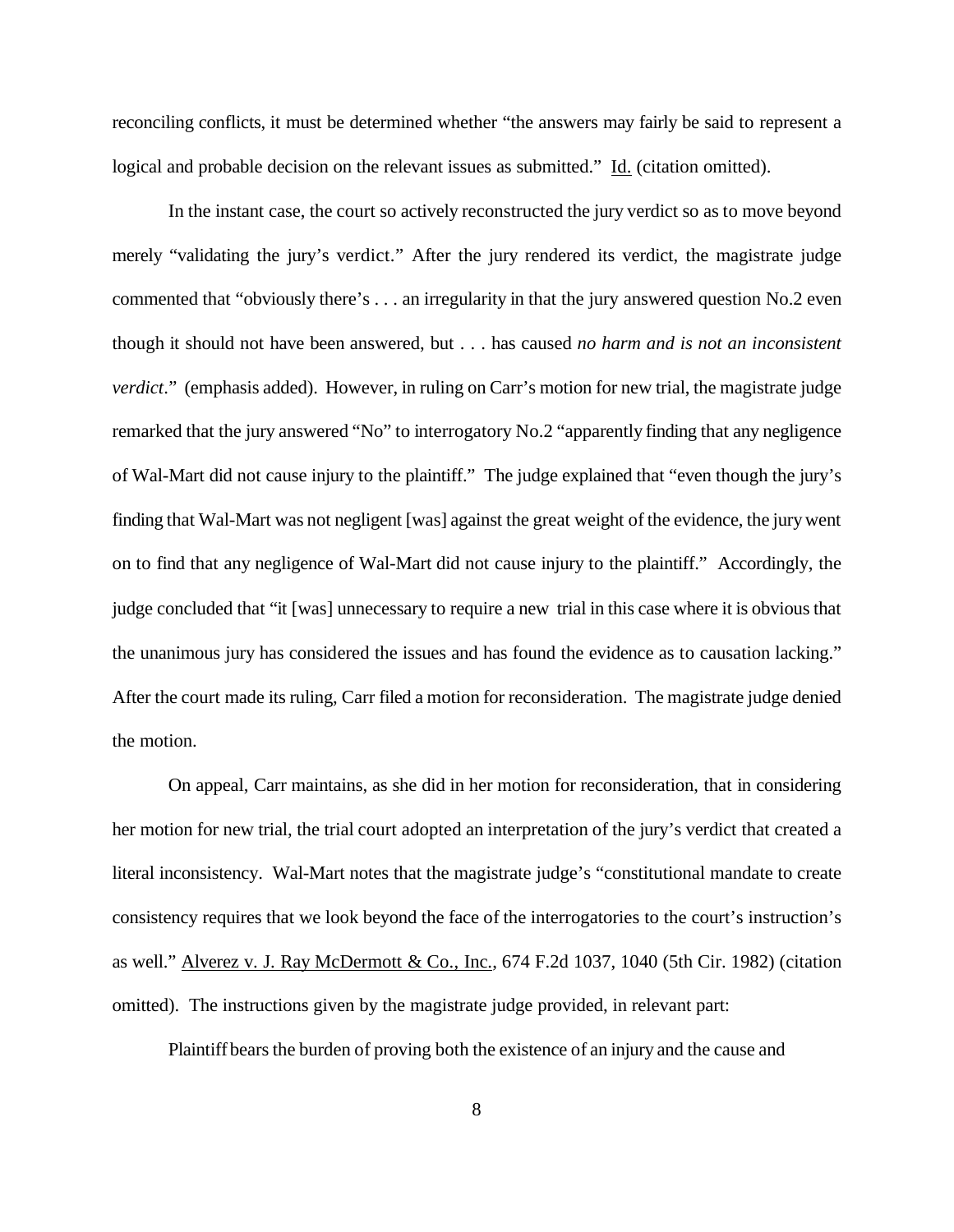effect relationship between the accident and the injury. You should answer this question by deciding whether Plaintiff would probably not have suffered the claimed injuries in the absence of the Defendant's conduct. If ... Plaintiff probably would not have suffered the claimed injuries in the absence of Defendant's conduct then you must conclude Defendant's conduct did play a part in Plaintiff's injury and you may proceed to the next element.

Wal-Mart argues that these instructions made clear that the jury's obligation was to determine whether Carr'sinjuries were caused byWal-Mart's conduct; that is, whether her injuries were caused bythe accident. Thus, Wal-Mart maintains that it is probable that the jury's response to interrogatory No.2 was not merely a reiteration of its response to interrogatory No.1, but rather, a distinct finding that Carr's knee injurywas not caused by the accident. Therefore, it assertsthat the magistrate judge properly applied the jury's answer to interrogatory No.2 to give effect to the jury's ultimate conclusion that Wal-Mart did not cause Carr's injuries. We disagree.

Although we disagree with Wal-Mart's assertion, we acknowledge the "district court['s] wide discretion in deciding whether the jury's answers to the court's questions are clear." Richard v. Firestone Tire & Rubber Co., 853 F.2d 1258, 1260 (5th Cir. 1988); see White v. Grinfas, 809 F.2d 1157 (5th Cir. 1987). In accord with that discretion, there is a longstanding principle that a judge has a duty to harmonize inconsistent jury responses. See Gallick v. Baltimore & Ohio R. Co., 372 U.S. 108, 119 (1962). In this case, however, the district court's findings fell outside of that wide scope of discretion as defined by our Circuit precedent.

In a case procedurally similar to this one, we addressed the effect that answers to interrogatories, given in violation of the court's expressed instructions, have on the verdict. See White, 809 F.2d 1157 (5th Cir. 1987). In White, the district court submitted nineteen interrogatories to the jury. Id. at 1161. The instructions following interrogatory No.3 stated "[i]f you have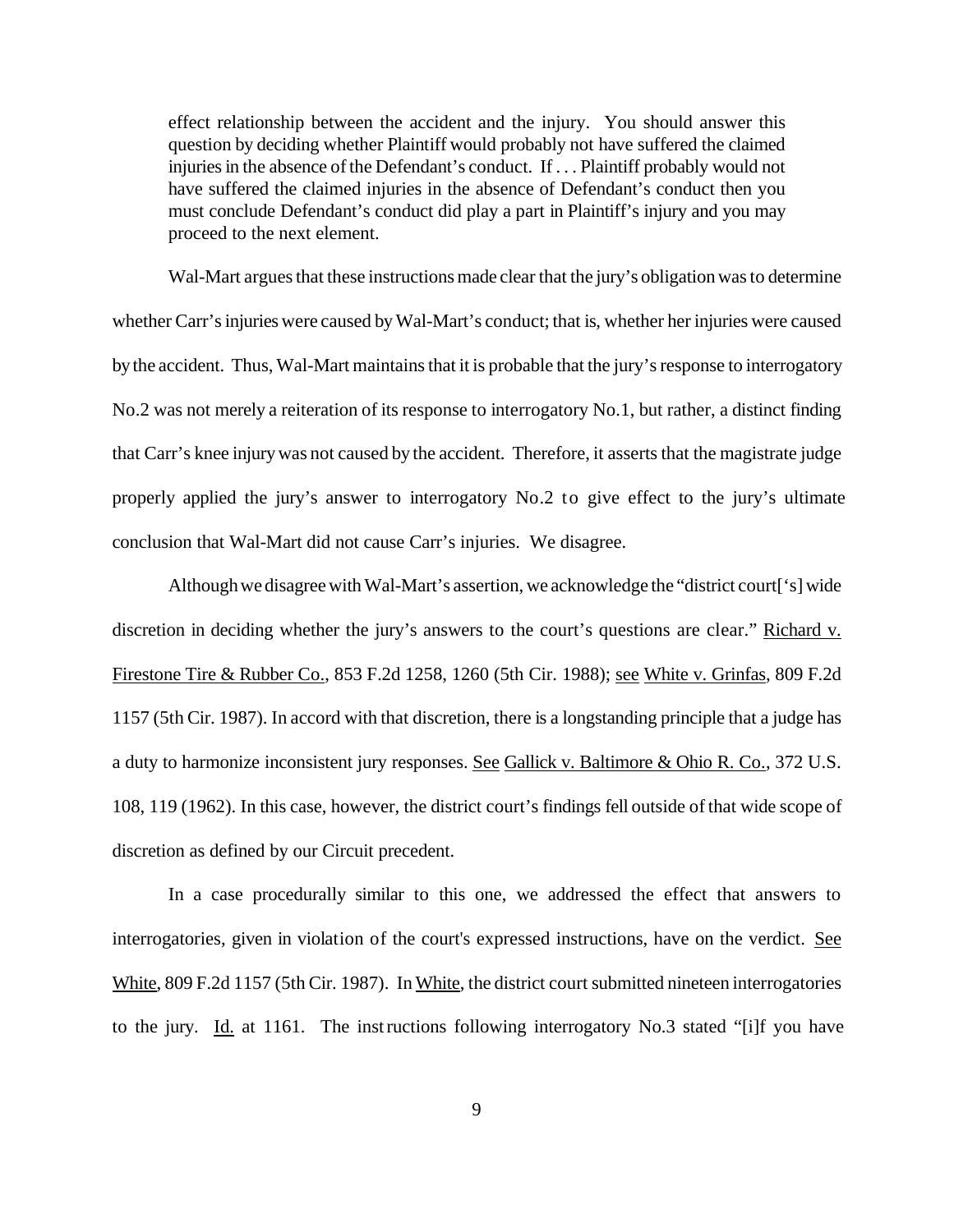answered 'we do not' to special interrogatory No.3, then do not answer any of the following special issues." Id. at 1162. The jury answered "No" to interrogatory No.3, but nonetheless, continued to answer the remaining interrogatories. Id. at 1161. On appeal, this Court held:

Because all the questions subsequent to question 3 were predicated on an affirmative response to that question, the subsequent answers had to conflict with the answer to question 3, regardless of whether they were also in conflict with each other.

\*\*\*

To effectuate best the intent of the jury, we hold that if the district court has correctly found that the jury's answer to a question that was supposed to terminate further inquiry is clear and disposes of the legal issues, on review we must ignore the jury's necessarily conflicting answers to any other questions. The subsequent questions are by definition irrelevant in these circumstances, and cannot be used to impeach the jury's clear verdict.

Id.

We find that White is persuasive in the instant case. Similar to the situation in White, the jury was instructed that "[i]f [its] answer [to interrogatory number 1] is 'yes,' proceed to [interrogatory] number 2. If your answer is 'no,' please sign the verdict form and return to the courtroom." The jury answered "NO" to interrogatory No.1, and proceeded to answer "NO" to interrogatory No.2 as well. Noting that there was an irregularity in the verdict in that the jury answered interrogatory No.2 in violation of the instructions given, the magistrate judge, nonetheless, accepted the jury's response to interrogatory No.1 as dispositive of the negligence issue, and determined that the jury's additional response to interrogatory No.2 was harmless. However, in ruling on Carr's motion for new trial, the trial court *sua sponte* adopted the jury's response to interrogatory No.2 and used it as a basis for denying Carr's motion. By concluding that the jury gave an erroneous answer to question No. 1 but that the same jury gave a reasoned answer to question No. 2 in violation of their charge, the judge did not "effectuate the best intent of the jury," consistent with White, but rather used the unnecessary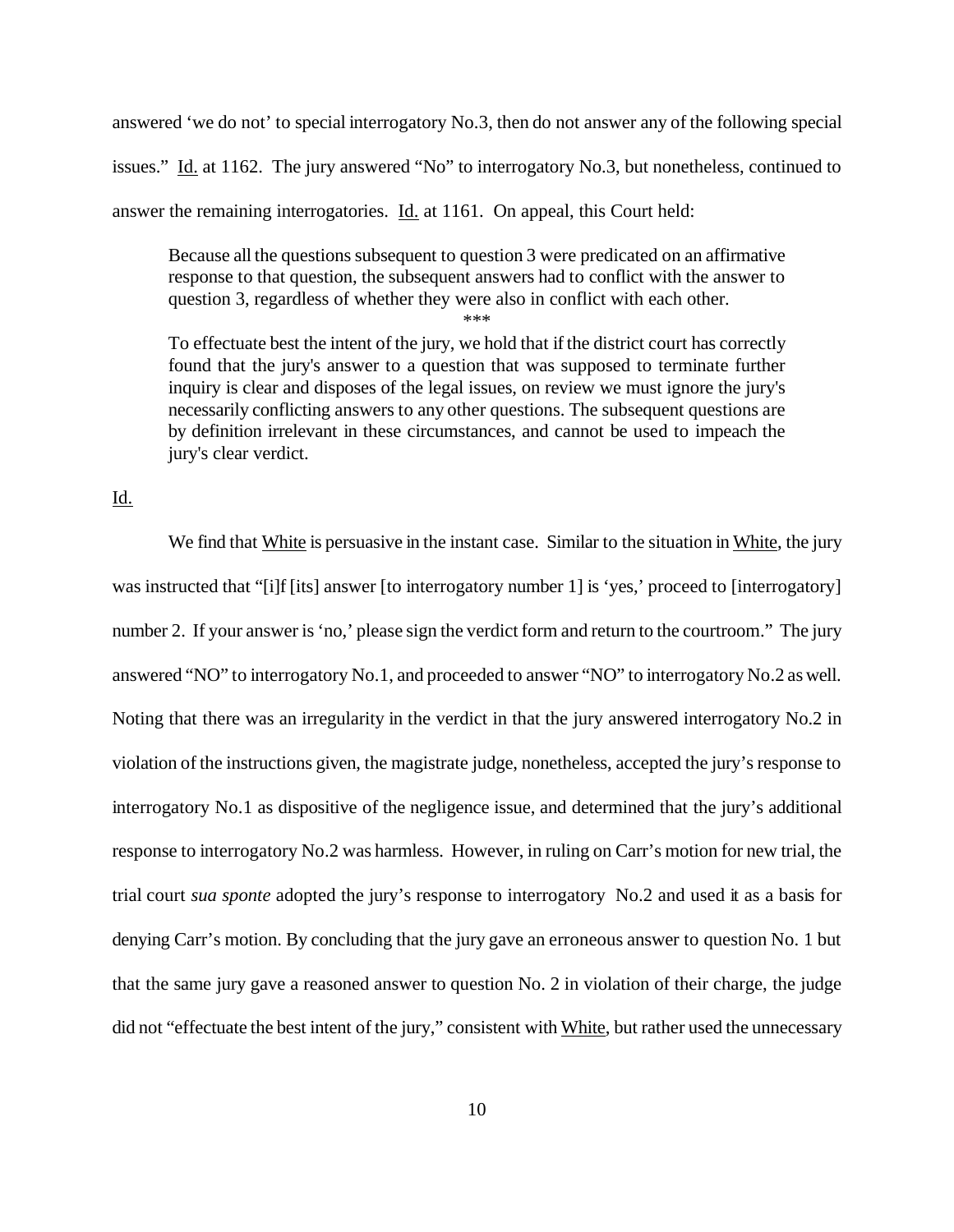answer to impeach the foundation of Carr's motion for a new trial. The additional response to question No. 2 was hardly harmless.

The Supreme Court held in Gallick v. Baltimore & Ohio R. Co. that when the jury answers interrogatories inconsistently, the judge has a duty under the Seventh Amendment to "harmonize" or "reconcile" them. 372 U.S. 108, 119 (1962). We have concluded that a district court does not abuse its discretion in reconciling verdicts containing answers to interrogatories that the jury was instructed not to answer, when it either disregards the superfluous answers in their entirety, or resubmits the interrogatories to the jury. See Richard, 853 F.2d at 1260; Knowlton v. Greenwood Independent School Dist., 957 F.2d 1172, 1179 (5th Cir. 1992); see also Floyd v. Laws, 929 F.2d 1390, 1397 (9th Cir. 1991) (holding that "special findings issued in violation of the trial court's express[ed] instructions do not constitute legitimate or viable findings of fact. The trial court must therefore dismiss them as surplusage, as a matter of law."); Kavanaugh v. Greenlee Tool Co., 944 F.2d 7, 10 (1st Cir. 1991) (upholding a district court's decision to disregard interrogatories answered as a result of the jury's failure to comply with the court's written instructions).

Here, however, for the purposes of Carr's motion, the trial court actually gave effect to the jury's answer to interrogatory No.2, which, pursuant to White, necessarily conflicted with its response to interrogatory No.1. There is no dispute that the jury was instructed to answer question No. 1 but answered question No. 2 in violation of the jury instructions. Yet, the judge found that the jury response to question No. 1 was erroneous and that the response to question No. 2 was reasonable. In this context, the judge's findings do not "fairly ... represent a logical and probable decision on the relevant issues as submitted." White, 809 F.2d at 1161.

Furthermore, we are not persuaded by the trial court's conclusion that "[i]t is unnecessary to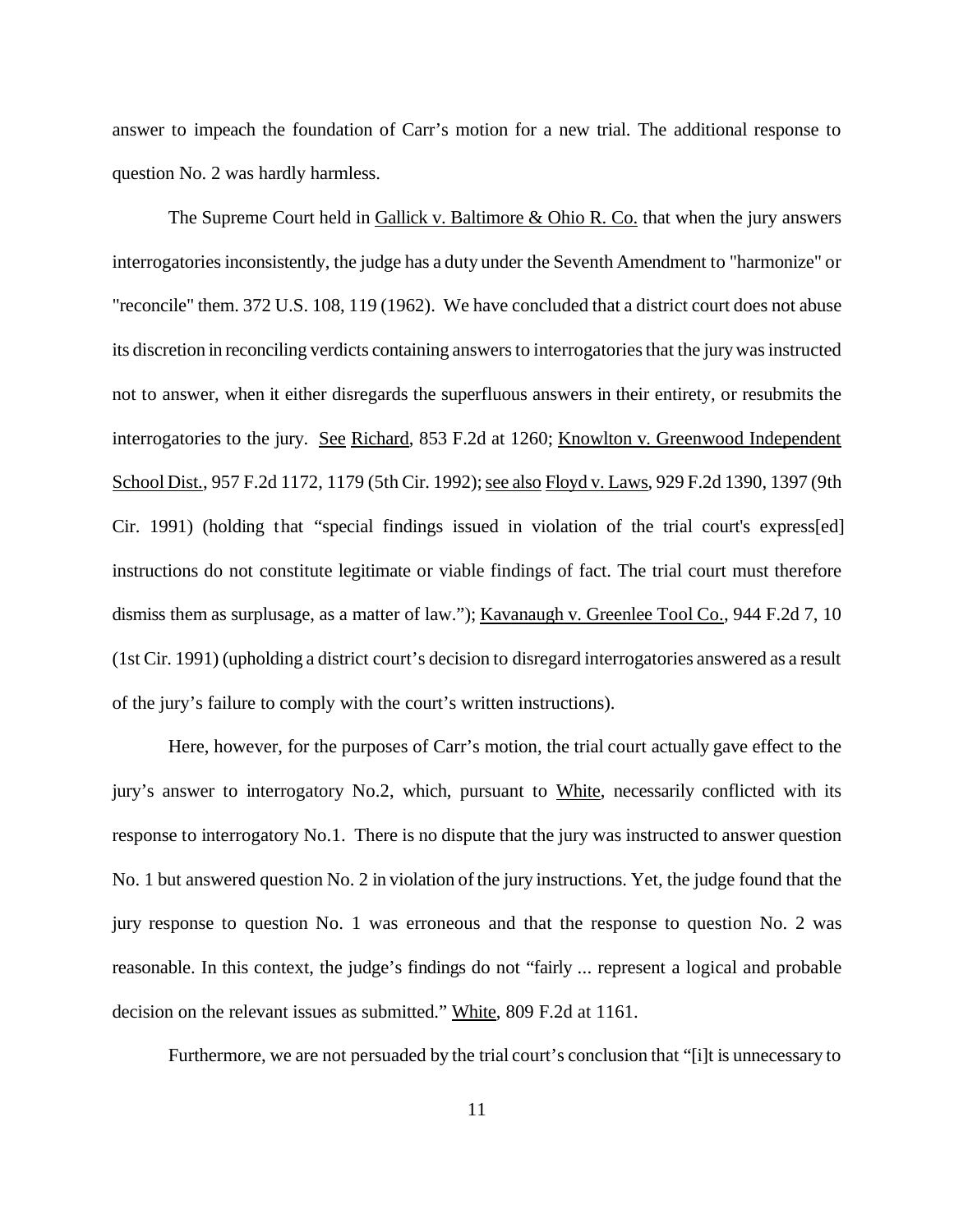require a new trial in this case where it is obvious that the unanimous jury has considered the issues and hasfound the evidence as to causation lacking." In the present case, the jury form instructed the jury to refrain from answering interrogatory No.2 if it found that Wal-Mart was not negligent under interrogatory No.1. In such a case, there is no way to tell whether the jury actually deliberated the causation question, or whether its answer to the causation question was logically compelled from its answer to the negligence question. The district court's determination that the jury actually deliberated the issue of causation amounts to nothing more than pure speculation. There were no notes from the jury concerning the instruction, nor any polling of the jury, which would shed light on this question. Thus, it appears t hat the magistrate judge decided the causation question according to his own assessment of the evidence, which is tantamount to a bench trial in violation of Carr's right under the Seventh Amendment to a trial by jury. The Federal Rules of Civil Procedure provide that "[t]he right of trial by jury as declared by the Seventh Amendment to the Constitution or as given by a statute of the United States shall be preserved to the parties inviolate." FED R. CIV. P. 38(a). "Maintenance of the jury as a fact- finding body is of such importance and occupies so firm a place in our history and jurisprudence that any seeming curtailment of the right to a jury trial should be scrutinized with the utmost care." Jennings v. McCormick, 154 F.3d 542, 545 (5th Cir. 1998) (citation omitted). Because it is questionable whether the jury actually deliberated the causation issue, and since the magistrate judge's acceptance of the jury's response to interrogatory No.2 conflicts with our decision in White, we conclude that the trial court abused its discretion in utilizing the jury's response to the causation interrogatory as grounds for denying Carr's motion for new trial. We, therefore, reverse the court's ruling.

### **CONCLUSION**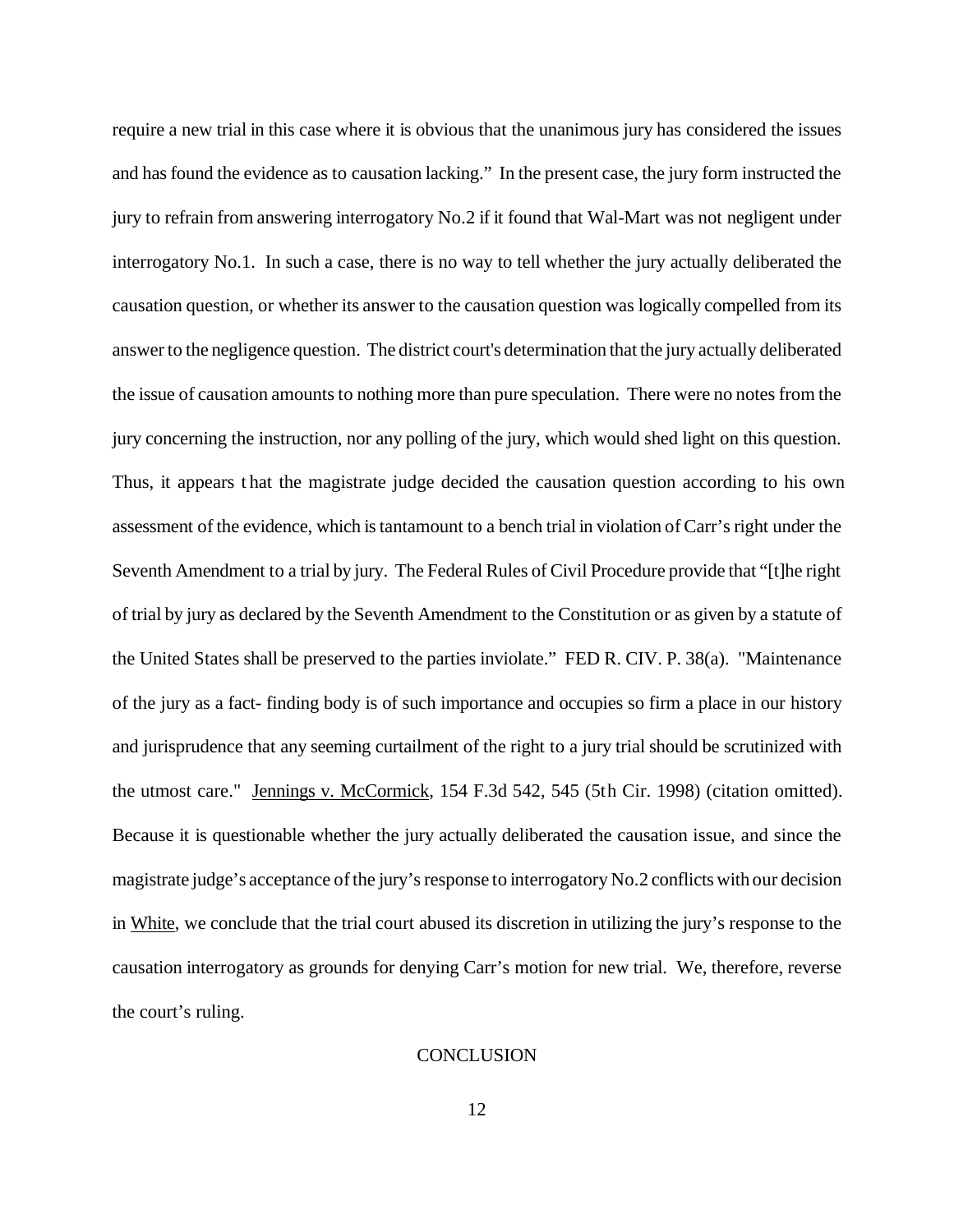For the reasons stated herein, we AFFIRM in part, REVERSE in part, and REMAND for a new trial.

AFFIRMED in part, REVERSED in part, and REMANDED.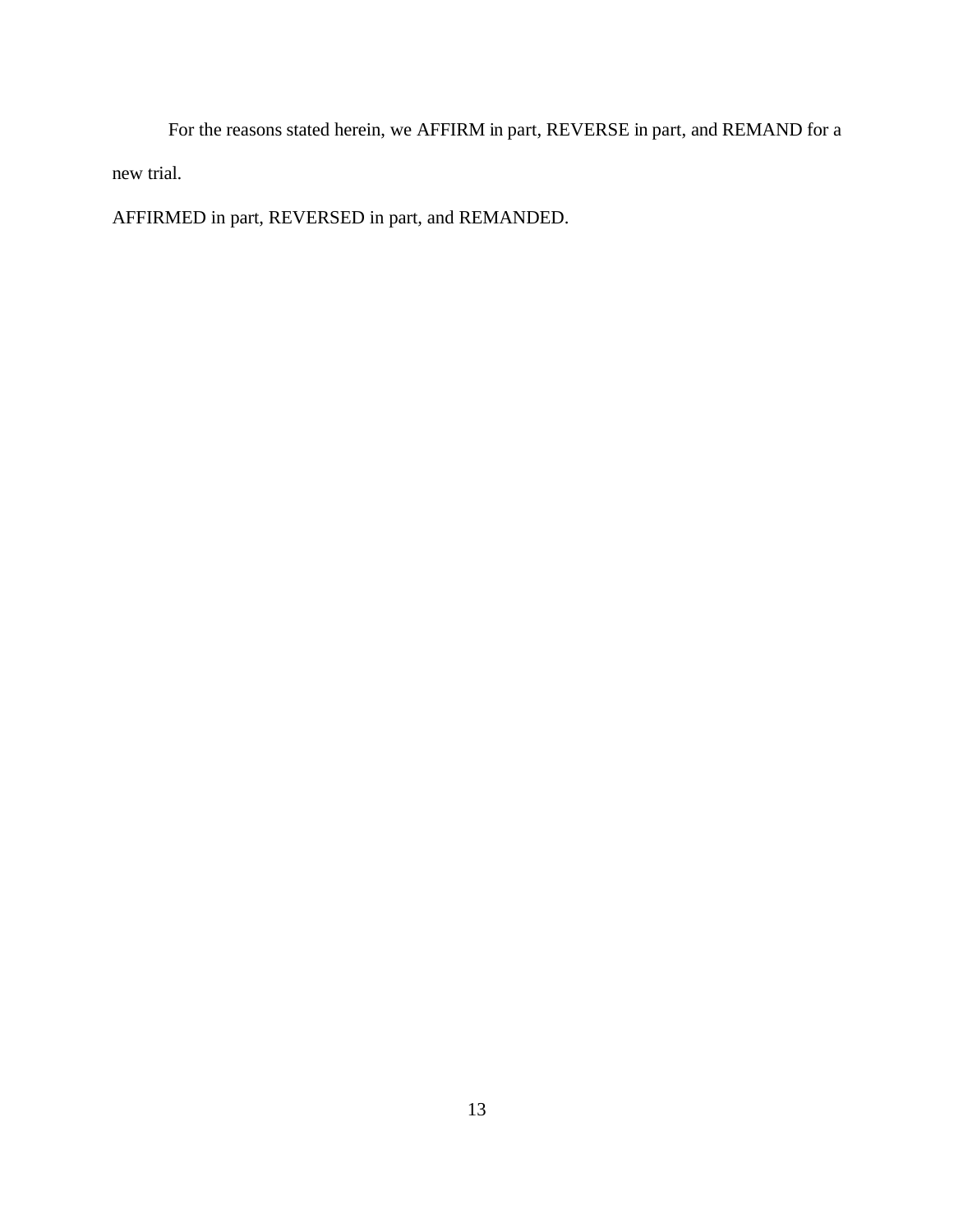EMILIO M. GARZA, Circuit Judge, dissenting:

This case requires us to determine whether the magistrate judge, who tried this "falling merchandise" case, abused his discretion when he gave effect to the jury's response to interrogatory No. 2 after determining that the jury's response to interrogatory No. 1 was "against the great weight ofthe evidence." More specifically, this case asks us to decide whether a trial court should disregard "unnecessary" jury responses<sup>2</sup> that are consistent with both the jury's verdict and the trial court's view of the evidence simply because one of the jury's answers was found to be "erroneous."<sup>3</sup> The majority concludes that the magistrate judge "did not 'effectuate the best intent of the jury'" as our precedent requires, and thus abused his wide scope of discretion. Maj. Op. at 10. Because I believe the majority misconstrues our precedent on this issue, I respectfully dissent.

The majority cites our opinion in *White v. Grinfas* to support its reasoning. 809 F.2d 1157 (5th Cir. 1987). In *White*, the jury was instructed that if it answered "No" to question 3 on the verdict form, it should not answer any of the remaining sixteen questions. Although the jury answered "No" to question 3, it failed to follow the court's instructions and went on to answer five more questions. Unfortunately, two of the jury's unnecessary answers were arguably inconsistent with one another. The losing party at trial then attempted to impeach the jury's otherwise clear verdict by relying on the potential inconsistency between the jury's unnecessary responses. On

<sup>2</sup> In my view, the jury's answer to interrogatory no. 2 was necessary. See *supra* at 3-4 (discussion of causation of accident versus causation of injury).

 $3$ The magistrate judge concluded that the jury's response to interrogatory No. 1 "was contrary" to the great weight of the evidence and [was] erroneous." The majority makes much of the fact that the judge found the jury's answer to be "erroneous"; however, the magistrate judge's precise legal holding was that, in the judge's view, the jury's verdict was not supported by the evidence. For purposes of this dissent, I assume without deciding that the magistrate judge properly set aside the jury's answer as "against the great weight of the evidence."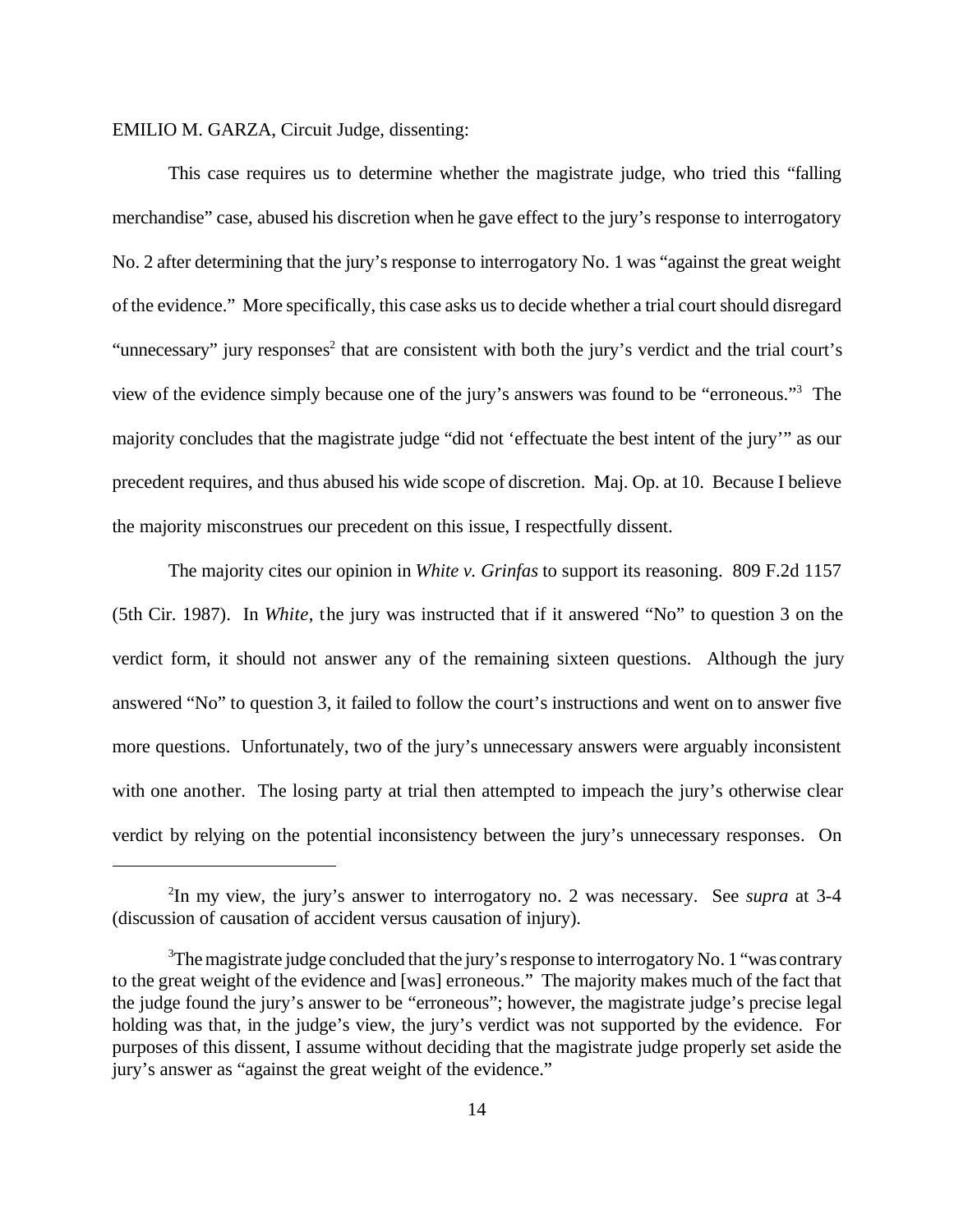appeal, we affirmed the trial court's entry of judgment based on the jury's dispositive finding on question 3. In doing so, we held that "if the [trial judge] has correctly found that the jury's answer to a question that was supposed to terminate further inquiry is clear and disposes of the legal issues, on review we must ignore the jury's necessarily conflicting answersto any other questions." *Id.*, 809 F.2d at 1161.

*White*, however, is the converse of this case. The majority reads *White* to mean that unnecessary jury answers cannot be used if the court has already found the jury's answer to a necessary interrogatory to be against the weight of the evidence. The specifics of *White* are not applicable to this case, however. Rather than stating a broad rule for interpreting irregular jury verdicts, *White* holds only the converse: that is, that a jury's unnecessary responses cannot be used to *impeach* that jury's otherwise clear verdict. *White*, 809 F.2d at 1161. *White* does not addressthe instant situation—where the jury's necessary response is clear but found to be unsupported by the evidence and the jury's "unnecessary" response is also clear, *supports* the jury's verdict, and, most importantly, does not conflict with the court's view of the evidence.

The error in the majority's analysis is evident when one considers the purpose of the *White* rule—"[t]o effectuate best the intent of the jury." *Id.* Although the majority recites this exact language, it seemingly fails to recognize that the Supreme Court has long since held that "[w]here there is a view of the case that makes the jury's answers to special interrogatories consistent, they must be resolved that way." *Atlantic & Gulf Stevedores, Inc. v. Ellerman Lines, Ltd*, 369 U.S. 355, 364 (1962); *see also Ellis v. Weasler Eng'g Inc.*, 258 F.3d 326 (5th Cir. 2001) ("We are required under the Seventh Amendment to make a concerted effort to reconcile apparent inconsistencies in answers to special verdicts *if at all possible*.") (citing *Atlantic & Gulf Stevedores*, 369 U.S. at 364)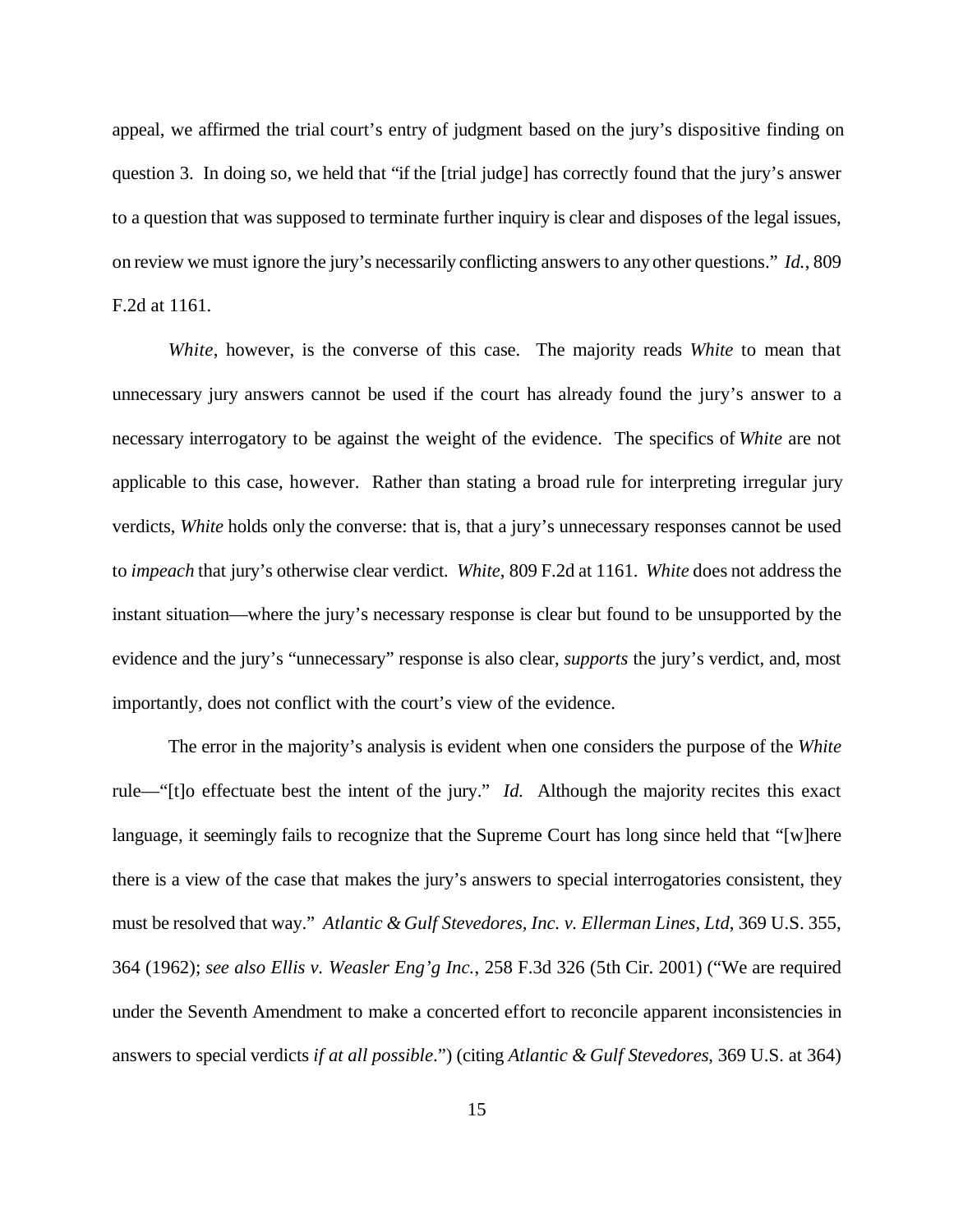(emphasis added); *Richards v. Firestone Tire & Rubber Co.*, 853 F.2d 1258, 1260 (5th Cir. 1988) ("Courts are obligated to reconcile a jury's answers when possible."). The principle guiding all of these cases is simple—where possible, we must interpret a jury's answers in such a way as to best fulfill the intent of the jury. To set aside a jury's clear resolution of disputed questions of fact because of a harmless irregularity in the way they answered special interrogatories would run afoul of the federalpolicyfavoring juryverdictsset forth in the Seventh Amendment. *Atlantic&Gulf Stevedores*, 369 U.S. at 364 ("For to search for one possible view of the case which will make the jury's finding inconsistent results in a collision with the Seventh Amendment.").

Here, two issues were hotly contested before the jury—whether Wal-Mart's negligence caused the accident (i.e. the falling of the trash cans) and whether Wal-Mart's negligence caused the knee injury for whichCarrsought damages. Both issues were submitted to the jury with no objection from the parties. The operative word in interrogatory No. 2 is the word "injury"—whether Wal-Mart's "negligence caused injury to [Carr]?" The jury said, "No," and there was ample evidence to support the jury's verdict. Neither party objected to question 2 and neither party objected to the jury's answer. The jury's decision to answer both questions did not, as the majority suggests, create an inconsistency requiring the magistrate judge to disregard the jury's answer to interrogatory No. 2.<sup>4</sup> When answering interrogatory No. 2, the jury made a finding separate and distinct from its finding

<sup>&</sup>lt;sup>4</sup>As a justification for her failure to object to the irregularity of the jury's answers, Carr concedes that the jury's negative answers to interrogatories Nos. 1 and 2 were consistent with each other. Nonetheless, the majority concludes that the answers to interrogatories Nos. 1 and 2 were *necessarily* inconsistent based on our reasoning in *White*. In *White*, we stated that the jury's answers to five additional questions were inconsistent with the jury's negative response to question 3 because the subsequent questions were predicated on an affirmative response to questions 3. *White*, 809 F.2d at 1161 ("Because all the questions subsequent to question 3 were predicated on an affirmative response to that question, the subsequent answers had to conflict with the answer to question 3 .